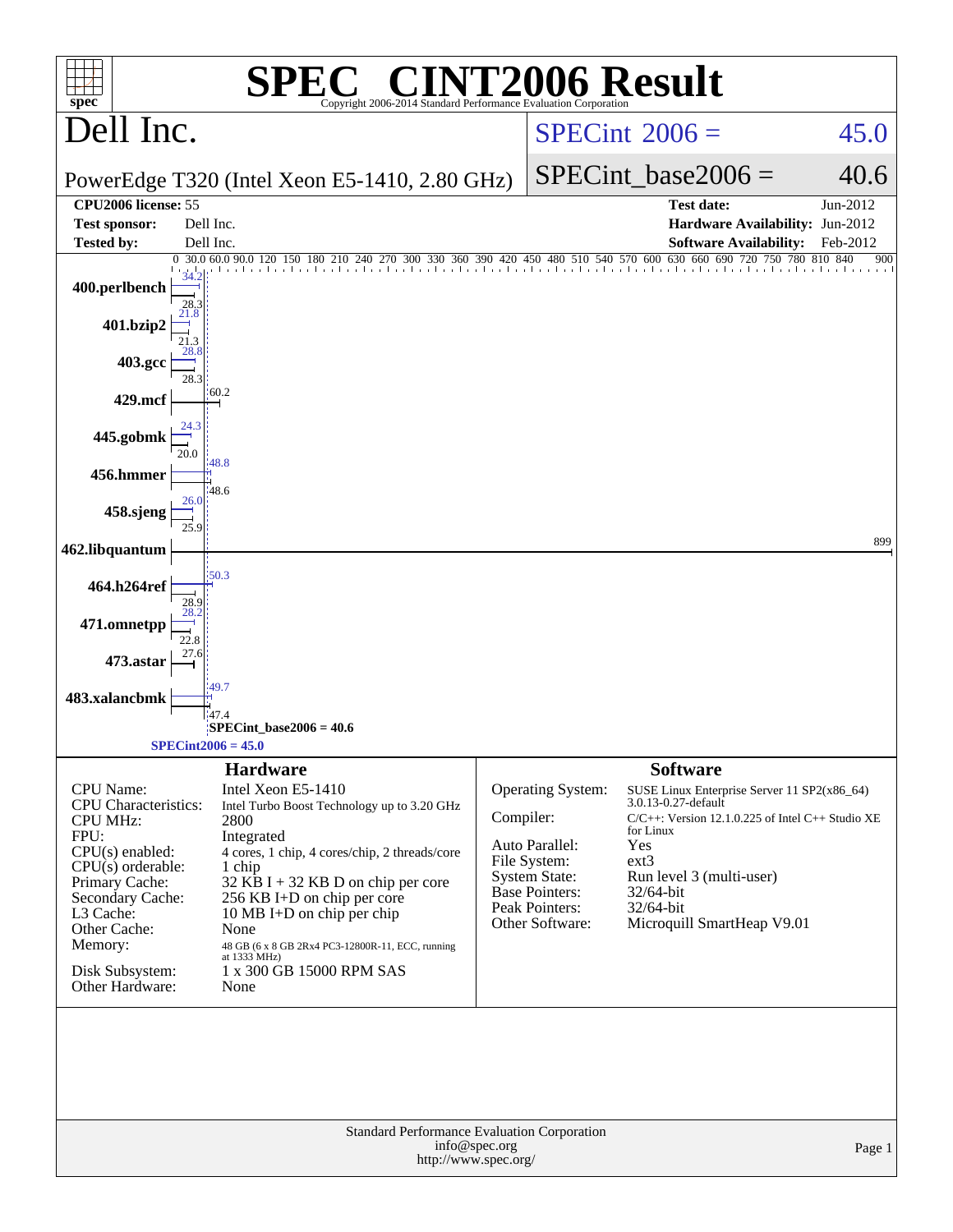

## Dell Inc.

#### $SPECint2006 = 45.0$  $SPECint2006 = 45.0$

PowerEdge T320 (Intel Xeon E5-1410, 2.80 GHz)

SPECint base2006 =  $40.6$ 

**[CPU2006 license:](http://www.spec.org/auto/cpu2006/Docs/result-fields.html#CPU2006license)** 55 **[Test date:](http://www.spec.org/auto/cpu2006/Docs/result-fields.html#Testdate)** Jun-2012 **[Test sponsor:](http://www.spec.org/auto/cpu2006/Docs/result-fields.html#Testsponsor)** Dell Inc. **[Hardware Availability:](http://www.spec.org/auto/cpu2006/Docs/result-fields.html#HardwareAvailability)** Jun-2012 **[Tested by:](http://www.spec.org/auto/cpu2006/Docs/result-fields.html#Testedby)** Dell Inc. **[Software Availability:](http://www.spec.org/auto/cpu2006/Docs/result-fields.html#SoftwareAvailability)** Feb-2012

#### **[Results Table](http://www.spec.org/auto/cpu2006/Docs/result-fields.html#ResultsTable)**

|                    |                |                 |                | <b>Base</b>  |                |             |                               |              |                | <b>Peak</b>  |                |              |
|--------------------|----------------|-----------------|----------------|--------------|----------------|-------------|-------------------------------|--------------|----------------|--------------|----------------|--------------|
| <b>Benchmark</b>   | <b>Seconds</b> | <b>Ratio</b>    | <b>Seconds</b> | <b>Ratio</b> | <b>Seconds</b> | Ratio       | <b>Seconds</b>                | <b>Ratio</b> | <b>Seconds</b> | <b>Ratio</b> | <b>Seconds</b> | <b>Ratio</b> |
| 400.perlbench      | 345            | 28.3            | 344            | 28.4         | 348            | 28.1        | 286                           | 34.2         | 286            | 34.2         | 286            | 34.2         |
| 401.bzip2          | 452            | 21.3            | 453            | 21.3         | 453            | 21.3        | 444                           | 21.8         | 443            | 21.8         | 444            | 21.8         |
| $403.\mathrm{gcc}$ | 285            | 28.3            | 284            | 28.4         | 285            | 28.3        | 280                           | 28.8         | 279            | 28.8         | 279            | 28.8         |
| $429$ .mcf         | 151            | 60.3            | 152            | 60.2         | 151            | 60.2        | 151                           | 60.3         | 152            | 60.2         | 151            | 60.2         |
| $445$ .gobmk       | 523            | 20.0            | 524            | 20.0         | 523            | 20.1        | 432                           | 24.3         | 432            | 24.3         | 432            | 24.3         |
| $456.$ hmmer       | 192            | 48.6            | 192            | 48.6         | 192            | 48.6        | 191                           | 48.8         | 192            | 48.7         | 191            | 48.8         |
| $458$ .sjeng       | 469            | 25.8            | 468            | 25.9         | 468            | 25.9        | 465                           | 26.0         | 465            | <b>26.0</b>  | 464            | 26.1         |
| 462.libquantum     | 23.0           | 899             | 23.0           | 899          | 23.0           | 899         | 23.0                          | 899          | 23.0           | 899          | 23.0           | 899          |
| 464.h264ref        | 769            | 28.8            | 763            | 29.0         | 765            | 28.9        | 440                           | 50.3         | 440            | 50.3         | 440            | 50.3         |
| 471.omnetpp        | 273            | 22.9            | 274            | 22.8         | 274            | 22.8        | 221                           | 28.3         | 223            | 28.0         | <u>221</u>     | 28.2         |
| $473$ . astar      | 255            | 27.6            | 257            | 27.3         | 254            | 27.6        | 255                           | 27.6         | 257            | 27.3         | 254            | 27.6         |
| 483.xalancbmk      | 146            | 47.4            | 145            | 47.6         | 146            | 47.4        | 139                           | 49.7         | 138            | 50.0         | 139            | 49.7         |
| D.                 | $\mathbf{1}$   | $\cdot$ $\cdot$ |                | 1.1.1        |                | <b>D</b> 11 | $1 \quad 1$<br>$\blacksquare$ | $\cdot$      | $\cdot$        |              |                |              |

Results appear in the [order in which they were run.](http://www.spec.org/auto/cpu2006/Docs/result-fields.html#RunOrder) Bold underlined text [indicates a median measurement.](http://www.spec.org/auto/cpu2006/Docs/result-fields.html#Median)

#### **[Operating System Notes](http://www.spec.org/auto/cpu2006/Docs/result-fields.html#OperatingSystemNotes)**

Stack size set to unlimited using "ulimit -s unlimited"

#### **[Platform Notes](http://www.spec.org/auto/cpu2006/Docs/result-fields.html#PlatformNotes)**

 BIOS configuration: CPU Power Management set to Maximum Performance Memory Frequency set to Maximum Performance Turbo Boost set to Enabled C States/C1E set to Enabled

 Sysinfo program /root/CPU2006-1.2/config/sysinfo.rev6800 \$Rev: 6800 \$ \$Date:: 2011-10-11 #\$ 6f2ebdff5032aaa42e583f96b07f99d3 running on linux-sxkz Sat Jun 9 18:11:08 2012

 This section contains SUT (System Under Test) info as seen by some common utilities. To remove or add to this section, see: <http://www.spec.org/cpu2006/Docs/config.html#sysinfo>

 From /proc/cpuinfo model name : Intel(R) Xeon(R) CPU E5-1410 0 @ 2.80GHz 1 "physical id"s (chips) 8 "processors" cores, siblings (Caution: counting these is hw and system dependent. The following excerpts from /proc/cpuinfo might not be reliable. Use with caution.) cpu cores : 4 siblings : 8

Continued on next page

Standard Performance Evaluation Corporation [info@spec.org](mailto:info@spec.org) <http://www.spec.org/>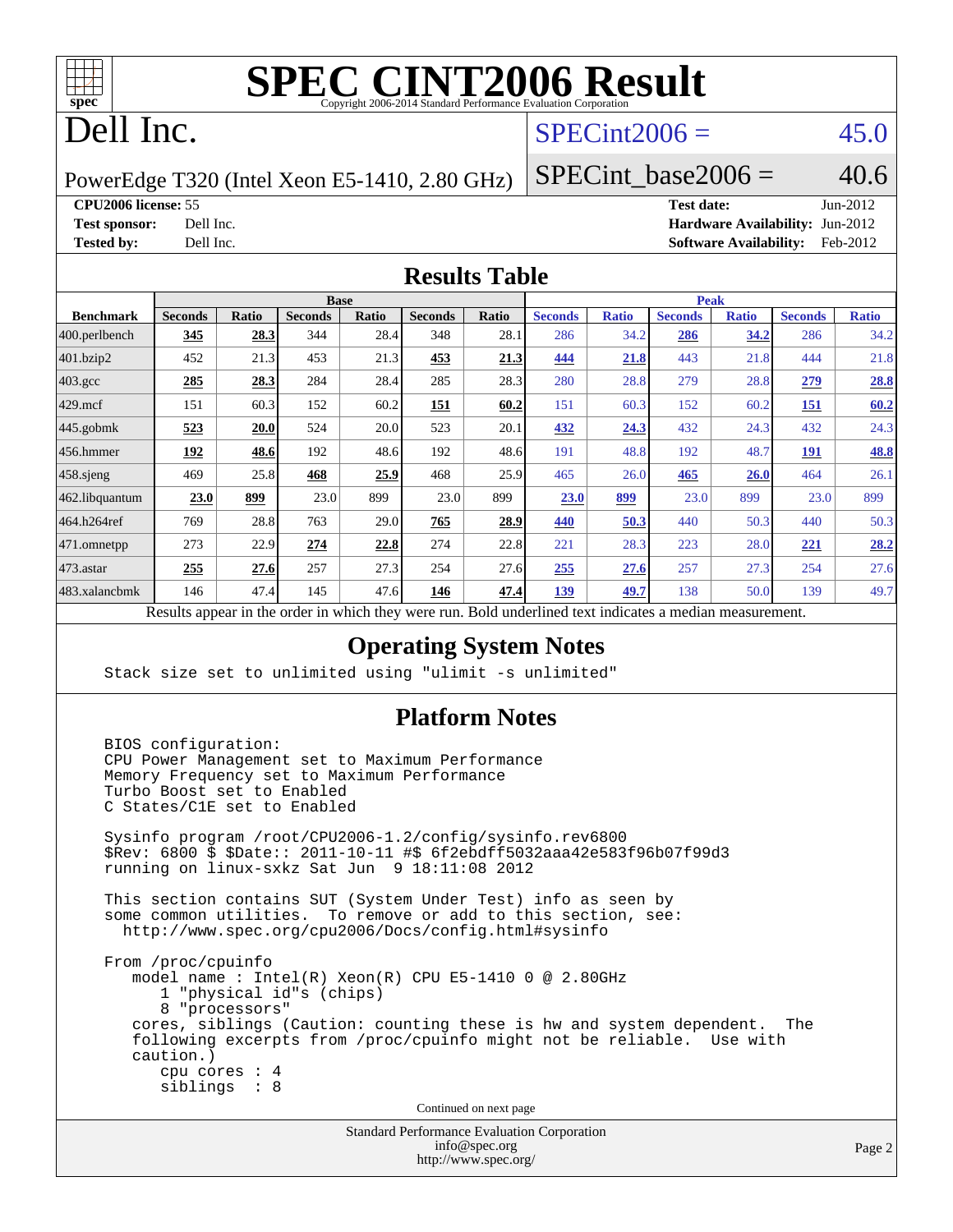| <b>C CINT2006 Result</b><br>$spec^*$<br>Copyright 2006-2014 Standard Performance Evaluation Corporation                                                  |                 |                                                                                                |          |
|----------------------------------------------------------------------------------------------------------------------------------------------------------|-----------------|------------------------------------------------------------------------------------------------|----------|
| Dell Inc.                                                                                                                                                | $SPECint2006 =$ |                                                                                                | 45.0     |
| PowerEdge T320 (Intel Xeon E5-1410, 2.80 GHz)                                                                                                            |                 | $SPECint\_base2006 =$                                                                          | 40.6     |
| <b>CPU2006 license: 55</b><br><b>Test sponsor:</b><br>Dell Inc.<br><b>Tested by:</b><br>Dell Inc.                                                        |                 | <b>Test date:</b><br>Hardware Availability: Jun-2012<br><b>Software Availability:</b> Feb-2012 | Jun-2012 |
| <b>Platform Notes (Continued)</b>                                                                                                                        |                 |                                                                                                |          |
| physical 0: cores 0 1 2 3<br>cache size : 10240 KB                                                                                                       |                 |                                                                                                |          |
| From /proc/meminfo<br>MemTotal:<br>49348896 kB<br>HugePages_Total:<br>0<br>Hugepagesize:<br>2048 kB                                                      |                 |                                                                                                |          |
| /usr/bin/lsb release -d<br>SUSE Linux Enterprise Server 11 (x86_64)                                                                                      |                 |                                                                                                |          |
| From /etc/*release* /etc/*version*<br>$S$ uSE-release:<br>SUSE Linux Enterprise Server 11 (x86_64)<br>$VERSION = 11$<br>PATCHLEVEL = 2                   |                 |                                                                                                |          |
| uname $-a$ :<br>Linux linux-sxkz 3.0.13-0.27-default #1 SMP Wed Feb 15 13:33:49 UTC 2012<br>(d73692b) x86_64 x86_64 x86_64 GNU/Linux                     |                 |                                                                                                |          |
| run-level 3 Jun 7 18:57 last=S                                                                                                                           |                 |                                                                                                |          |
| SPEC is set to: $/root/CPU2006-1.2$<br>Type Size Used Avail Use% Mounted on<br>Filesystem<br>$/\text{dev/sda2}$<br>ext3<br>271G<br>40G<br>$218G$ $16%$ / |                 |                                                                                                |          |
| Additional information from dmidecode:                                                                                                                   |                 |                                                                                                |          |
| (End of data from sysinfo program)                                                                                                                       |                 |                                                                                                |          |
| <b>General Notes</b><br>Environment variables set by runspec before the start of the run:                                                                |                 |                                                                                                |          |
| KMP_AFFINITY = "granularity=fine, scatter"                                                                                                               |                 |                                                                                                |          |

LD\_LIBRARY\_PATH = "/root/CPU2006-1.2/libs/32:/root/CPU2006-1.2/libs/64" OMP\_NUM\_THREADS = "8" Binaries compiled on a system with 1x Core i7-860 CPU + 8GB memory using RHEL5.5 Transparent Huge Pages enabled with: echo always > /sys/kernel/mm/transparent\_hugepage/enabled Filesystem page cache cleared with:<br>echo 1> /proc/sys/vm/drop cac /proc/sys/vm/drop\_caches The Dell PowerEdge T320 and

 the Bull NovaScale T820 F3 models are electronically equivalent. The results have been measured on a Dell PowerEdge T320 model.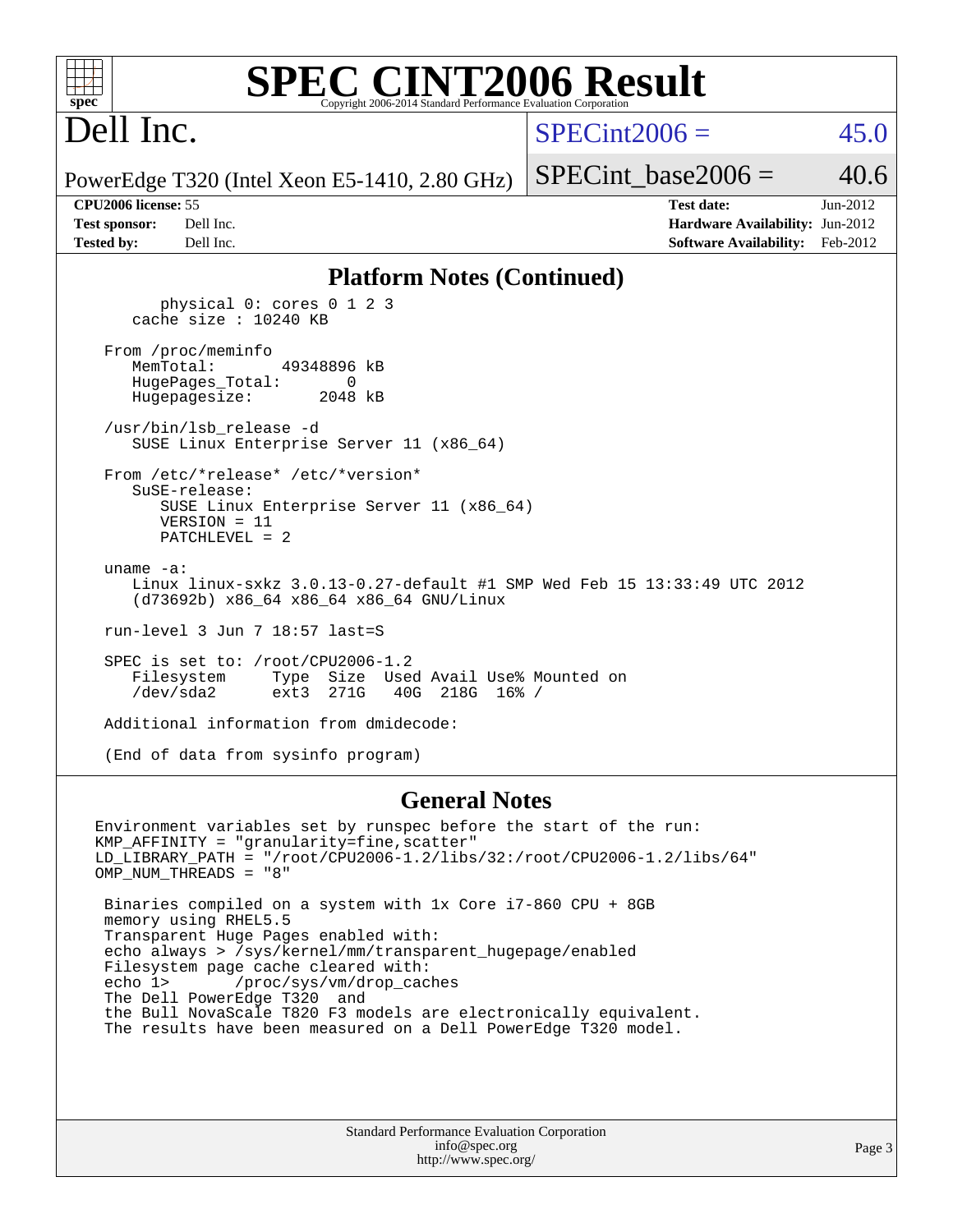

# Dell Inc.

#### $SPECint2006 = 45.0$  $SPECint2006 = 45.0$

PowerEdge T320 (Intel Xeon E5-1410, 2.80 GHz)

| <b>Test sponsor:</b> | Dell Inc. |
|----------------------|-----------|
| <b>Tested by:</b>    | Dell Inc. |

SPECint base2006 =  $40.6$ 

**[CPU2006 license:](http://www.spec.org/auto/cpu2006/Docs/result-fields.html#CPU2006license)** 55 **[Test date:](http://www.spec.org/auto/cpu2006/Docs/result-fields.html#Testdate)** Jun-2012 **[Hardware Availability:](http://www.spec.org/auto/cpu2006/Docs/result-fields.html#HardwareAvailability)** Jun-2012 **[Software Availability:](http://www.spec.org/auto/cpu2006/Docs/result-fields.html#SoftwareAvailability)** Feb-2012

### **[Base Compiler Invocation](http://www.spec.org/auto/cpu2006/Docs/result-fields.html#BaseCompilerInvocation)**

[C benchmarks](http://www.spec.org/auto/cpu2006/Docs/result-fields.html#Cbenchmarks):  $\text{icc}$   $-\text{m64}$ 

[C++ benchmarks:](http://www.spec.org/auto/cpu2006/Docs/result-fields.html#CXXbenchmarks) [icpc -m64](http://www.spec.org/cpu2006/results/res2012q3/cpu2006-20120730-23941.flags.html#user_CXXbase_intel_icpc_64bit_fc66a5337ce925472a5c54ad6a0de310)

#### **[Base Portability Flags](http://www.spec.org/auto/cpu2006/Docs/result-fields.html#BasePortabilityFlags)**

 400.perlbench: [-DSPEC\\_CPU\\_LP64](http://www.spec.org/cpu2006/results/res2012q3/cpu2006-20120730-23941.flags.html#b400.perlbench_basePORTABILITY_DSPEC_CPU_LP64) [-DSPEC\\_CPU\\_LINUX\\_X64](http://www.spec.org/cpu2006/results/res2012q3/cpu2006-20120730-23941.flags.html#b400.perlbench_baseCPORTABILITY_DSPEC_CPU_LINUX_X64) 401.bzip2: [-DSPEC\\_CPU\\_LP64](http://www.spec.org/cpu2006/results/res2012q3/cpu2006-20120730-23941.flags.html#suite_basePORTABILITY401_bzip2_DSPEC_CPU_LP64) 403.gcc: [-DSPEC\\_CPU\\_LP64](http://www.spec.org/cpu2006/results/res2012q3/cpu2006-20120730-23941.flags.html#suite_basePORTABILITY403_gcc_DSPEC_CPU_LP64) 429.mcf: [-DSPEC\\_CPU\\_LP64](http://www.spec.org/cpu2006/results/res2012q3/cpu2006-20120730-23941.flags.html#suite_basePORTABILITY429_mcf_DSPEC_CPU_LP64) 445.gobmk: [-DSPEC\\_CPU\\_LP64](http://www.spec.org/cpu2006/results/res2012q3/cpu2006-20120730-23941.flags.html#suite_basePORTABILITY445_gobmk_DSPEC_CPU_LP64) 456.hmmer: [-DSPEC\\_CPU\\_LP64](http://www.spec.org/cpu2006/results/res2012q3/cpu2006-20120730-23941.flags.html#suite_basePORTABILITY456_hmmer_DSPEC_CPU_LP64) 458.sjeng: [-DSPEC\\_CPU\\_LP64](http://www.spec.org/cpu2006/results/res2012q3/cpu2006-20120730-23941.flags.html#suite_basePORTABILITY458_sjeng_DSPEC_CPU_LP64) 462.libquantum: [-DSPEC\\_CPU\\_LP64](http://www.spec.org/cpu2006/results/res2012q3/cpu2006-20120730-23941.flags.html#suite_basePORTABILITY462_libquantum_DSPEC_CPU_LP64) [-DSPEC\\_CPU\\_LINUX](http://www.spec.org/cpu2006/results/res2012q3/cpu2006-20120730-23941.flags.html#b462.libquantum_baseCPORTABILITY_DSPEC_CPU_LINUX) 464.h264ref: [-DSPEC\\_CPU\\_LP64](http://www.spec.org/cpu2006/results/res2012q3/cpu2006-20120730-23941.flags.html#suite_basePORTABILITY464_h264ref_DSPEC_CPU_LP64) 471.omnetpp: [-DSPEC\\_CPU\\_LP64](http://www.spec.org/cpu2006/results/res2012q3/cpu2006-20120730-23941.flags.html#suite_basePORTABILITY471_omnetpp_DSPEC_CPU_LP64) 473.astar: [-DSPEC\\_CPU\\_LP64](http://www.spec.org/cpu2006/results/res2012q3/cpu2006-20120730-23941.flags.html#suite_basePORTABILITY473_astar_DSPEC_CPU_LP64) 483.xalancbmk: [-DSPEC\\_CPU\\_LP64](http://www.spec.org/cpu2006/results/res2012q3/cpu2006-20120730-23941.flags.html#suite_basePORTABILITY483_xalancbmk_DSPEC_CPU_LP64) [-DSPEC\\_CPU\\_LINUX](http://www.spec.org/cpu2006/results/res2012q3/cpu2006-20120730-23941.flags.html#b483.xalancbmk_baseCXXPORTABILITY_DSPEC_CPU_LINUX)

#### **[Base Optimization Flags](http://www.spec.org/auto/cpu2006/Docs/result-fields.html#BaseOptimizationFlags)**

[C benchmarks](http://www.spec.org/auto/cpu2006/Docs/result-fields.html#Cbenchmarks):

[-xAVX](http://www.spec.org/cpu2006/results/res2012q3/cpu2006-20120730-23941.flags.html#user_CCbase_f-xAVX) [-ipo](http://www.spec.org/cpu2006/results/res2012q3/cpu2006-20120730-23941.flags.html#user_CCbase_f-ipo) [-O3](http://www.spec.org/cpu2006/results/res2012q3/cpu2006-20120730-23941.flags.html#user_CCbase_f-O3) [-no-prec-div](http://www.spec.org/cpu2006/results/res2012q3/cpu2006-20120730-23941.flags.html#user_CCbase_f-no-prec-div) [-parallel](http://www.spec.org/cpu2006/results/res2012q3/cpu2006-20120730-23941.flags.html#user_CCbase_f-parallel) [-opt-prefetch](http://www.spec.org/cpu2006/results/res2012q3/cpu2006-20120730-23941.flags.html#user_CCbase_f-opt-prefetch) [-auto-p32](http://www.spec.org/cpu2006/results/res2012q3/cpu2006-20120730-23941.flags.html#user_CCbase_f-auto-p32)

[C++ benchmarks:](http://www.spec.org/auto/cpu2006/Docs/result-fields.html#CXXbenchmarks)

[-xAVX](http://www.spec.org/cpu2006/results/res2012q3/cpu2006-20120730-23941.flags.html#user_CXXbase_f-xAVX) [-ipo](http://www.spec.org/cpu2006/results/res2012q3/cpu2006-20120730-23941.flags.html#user_CXXbase_f-ipo) [-O3](http://www.spec.org/cpu2006/results/res2012q3/cpu2006-20120730-23941.flags.html#user_CXXbase_f-O3) [-no-prec-div](http://www.spec.org/cpu2006/results/res2012q3/cpu2006-20120730-23941.flags.html#user_CXXbase_f-no-prec-div) [-opt-prefetch](http://www.spec.org/cpu2006/results/res2012q3/cpu2006-20120730-23941.flags.html#user_CXXbase_f-opt-prefetch) [-auto-p32](http://www.spec.org/cpu2006/results/res2012q3/cpu2006-20120730-23941.flags.html#user_CXXbase_f-auto-p32) [-Wl,-z,muldefs](http://www.spec.org/cpu2006/results/res2012q3/cpu2006-20120730-23941.flags.html#user_CXXbase_link_force_multiple1_74079c344b956b9658436fd1b6dd3a8a) [-L/smartheap -lsmartheap64](http://www.spec.org/cpu2006/results/res2012q3/cpu2006-20120730-23941.flags.html#user_CXXbase_SmartHeap64_5e654037dadeae1fe403ab4b4466e60b)

#### **[Base Other Flags](http://www.spec.org/auto/cpu2006/Docs/result-fields.html#BaseOtherFlags)**

[C benchmarks](http://www.spec.org/auto/cpu2006/Docs/result-fields.html#Cbenchmarks):

403.gcc: [-Dalloca=\\_alloca](http://www.spec.org/cpu2006/results/res2012q3/cpu2006-20120730-23941.flags.html#b403.gcc_baseEXTRA_CFLAGS_Dalloca_be3056838c12de2578596ca5467af7f3)

### **[Peak Compiler Invocation](http://www.spec.org/auto/cpu2006/Docs/result-fields.html#PeakCompilerInvocation)**

[C benchmarks \(except as noted below\)](http://www.spec.org/auto/cpu2006/Docs/result-fields.html#Cbenchmarksexceptasnotedbelow):  $\text{icc}$  -m64

Continued on next page

Standard Performance Evaluation Corporation [info@spec.org](mailto:info@spec.org) <http://www.spec.org/>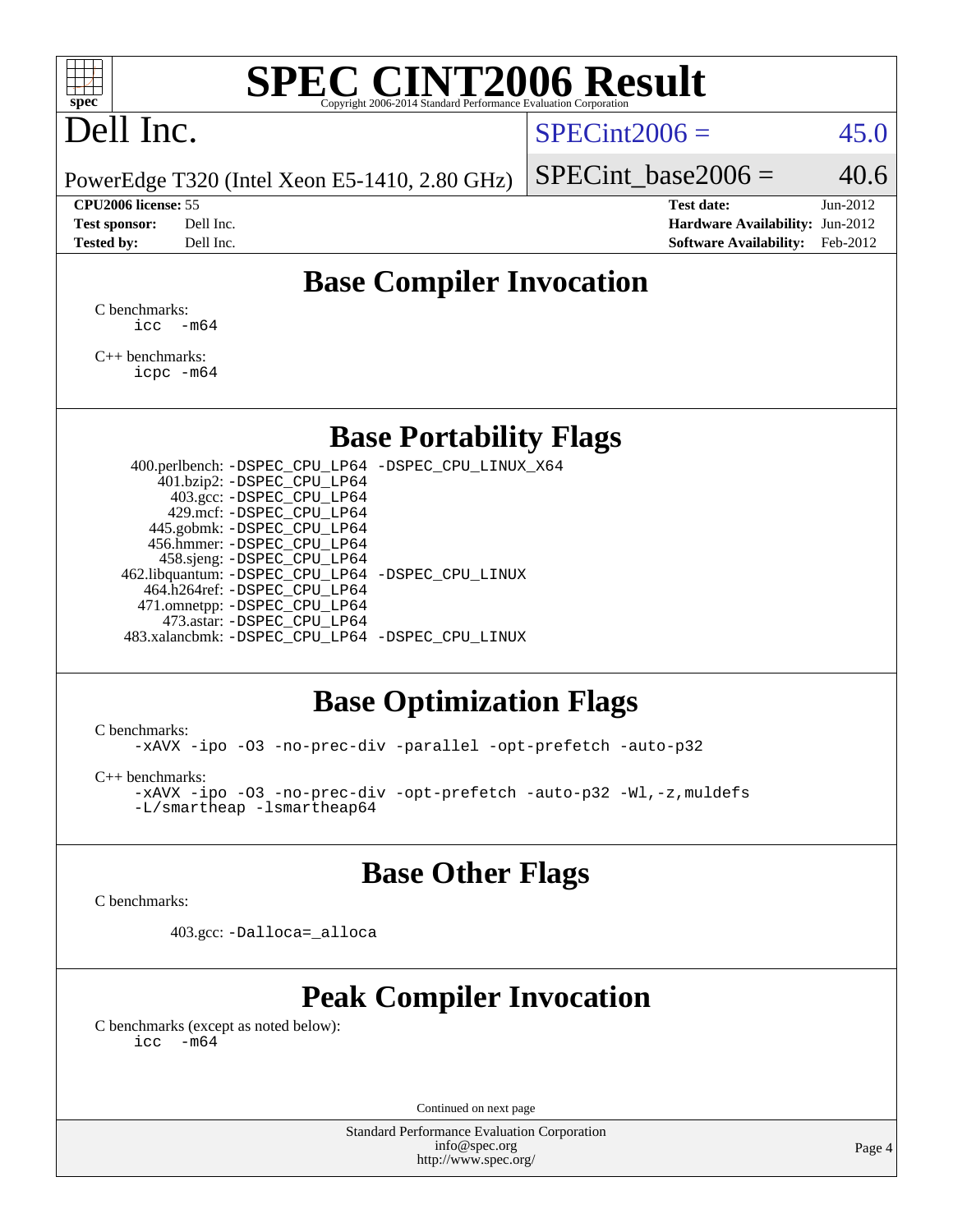

Dell Inc.

 $SPECint2006 = 45.0$  $SPECint2006 = 45.0$ 

SPECint base2006 =  $40.6$ 

PowerEdge T320 (Intel Xeon E5-1410, 2.80 GHz)

**[CPU2006 license:](http://www.spec.org/auto/cpu2006/Docs/result-fields.html#CPU2006license)** 55 **[Test date:](http://www.spec.org/auto/cpu2006/Docs/result-fields.html#Testdate)** Jun-2012 **[Test sponsor:](http://www.spec.org/auto/cpu2006/Docs/result-fields.html#Testsponsor)** Dell Inc. **[Hardware Availability:](http://www.spec.org/auto/cpu2006/Docs/result-fields.html#HardwareAvailability)** Jun-2012

## **[Peak Compiler Invocation \(Continued\)](http://www.spec.org/auto/cpu2006/Docs/result-fields.html#PeakCompilerInvocation)**

**[Tested by:](http://www.spec.org/auto/cpu2006/Docs/result-fields.html#Testedby)** Dell Inc. **[Software Availability:](http://www.spec.org/auto/cpu2006/Docs/result-fields.html#SoftwareAvailability)** Feb-2012

400.perlbench: [icc -m32](http://www.spec.org/cpu2006/results/res2012q3/cpu2006-20120730-23941.flags.html#user_peakCCLD400_perlbench_intel_icc_a6a621f8d50482236b970c6ac5f55f93)

445.gobmk: [icc -m32](http://www.spec.org/cpu2006/results/res2012q3/cpu2006-20120730-23941.flags.html#user_peakCCLD445_gobmk_intel_icc_a6a621f8d50482236b970c6ac5f55f93)

464.h264ref: [icc -m32](http://www.spec.org/cpu2006/results/res2012q3/cpu2006-20120730-23941.flags.html#user_peakCCLD464_h264ref_intel_icc_a6a621f8d50482236b970c6ac5f55f93)

[C++ benchmarks \(except as noted below\):](http://www.spec.org/auto/cpu2006/Docs/result-fields.html#CXXbenchmarksexceptasnotedbelow) [icpc -m32](http://www.spec.org/cpu2006/results/res2012q3/cpu2006-20120730-23941.flags.html#user_CXXpeak_intel_icpc_4e5a5ef1a53fd332b3c49e69c3330699)

473.astar: [icpc -m64](http://www.spec.org/cpu2006/results/res2012q3/cpu2006-20120730-23941.flags.html#user_peakCXXLD473_astar_intel_icpc_64bit_fc66a5337ce925472a5c54ad6a0de310)

#### **[Peak Portability Flags](http://www.spec.org/auto/cpu2006/Docs/result-fields.html#PeakPortabilityFlags)**

```
 400.perlbench: -DSPEC_CPU_LINUX_IA32
    401.bzip2: -DSPEC_CPU_LP64
      403.gcc: -DSPEC_CPU_LP64
     429.mcf: -DSPEC_CPU_LP64
   456.hmmer: -DSPEC_CPU_LP64
    458.sjeng: -DSPEC_CPU_LP64
462.libquantum: -DSPEC_CPU_LP64 -DSPEC_CPU_LINUX
     473.astar: -DSPEC_CPU_LP64
483.xalancbmk: -DSPEC_CPU_LINUX
```
### **[Peak Optimization Flags](http://www.spec.org/auto/cpu2006/Docs/result-fields.html#PeakOptimizationFlags)**

[C benchmarks](http://www.spec.org/auto/cpu2006/Docs/result-fields.html#Cbenchmarks):

```
 400.perlbench: -xAVX(pass 2) -prof-gen(pass 1) -ipo(pass 2) -O3(pass 2)
           -no-prec-div(pass 2) -prof-use(pass 2) -opt-prefetch
          -ansi-alias
   401.bzip2: -xAVX(pass 2) -prof-gen(pass 1) -ipo(pass 2) -O3(pass 2)
           -no-prec-div -prof-use(pass 2) -auto-ilp32 -opt-prefetch
           -ansi-alias
    403.gcc: -xAVX -ipo -O3 -no-prec-div -inline-calloc
           -opt-malloc-options=3 -auto-ilp32
   429.mcf: basepeak = yes
  445.gobmk: -xAVX(pass 2) -prof-gen(pass 1) -prof-use(pass 2)
           -ansi-alias
  456.hmmer: -xAVX -ipo -O3 -no-prec-div -unroll2 -auto-ilp32
           -ansi-alias
```
Continued on next page

```
Standard Performance Evaluation Corporation
             info@spec.org
          http://www.spec.org/
```